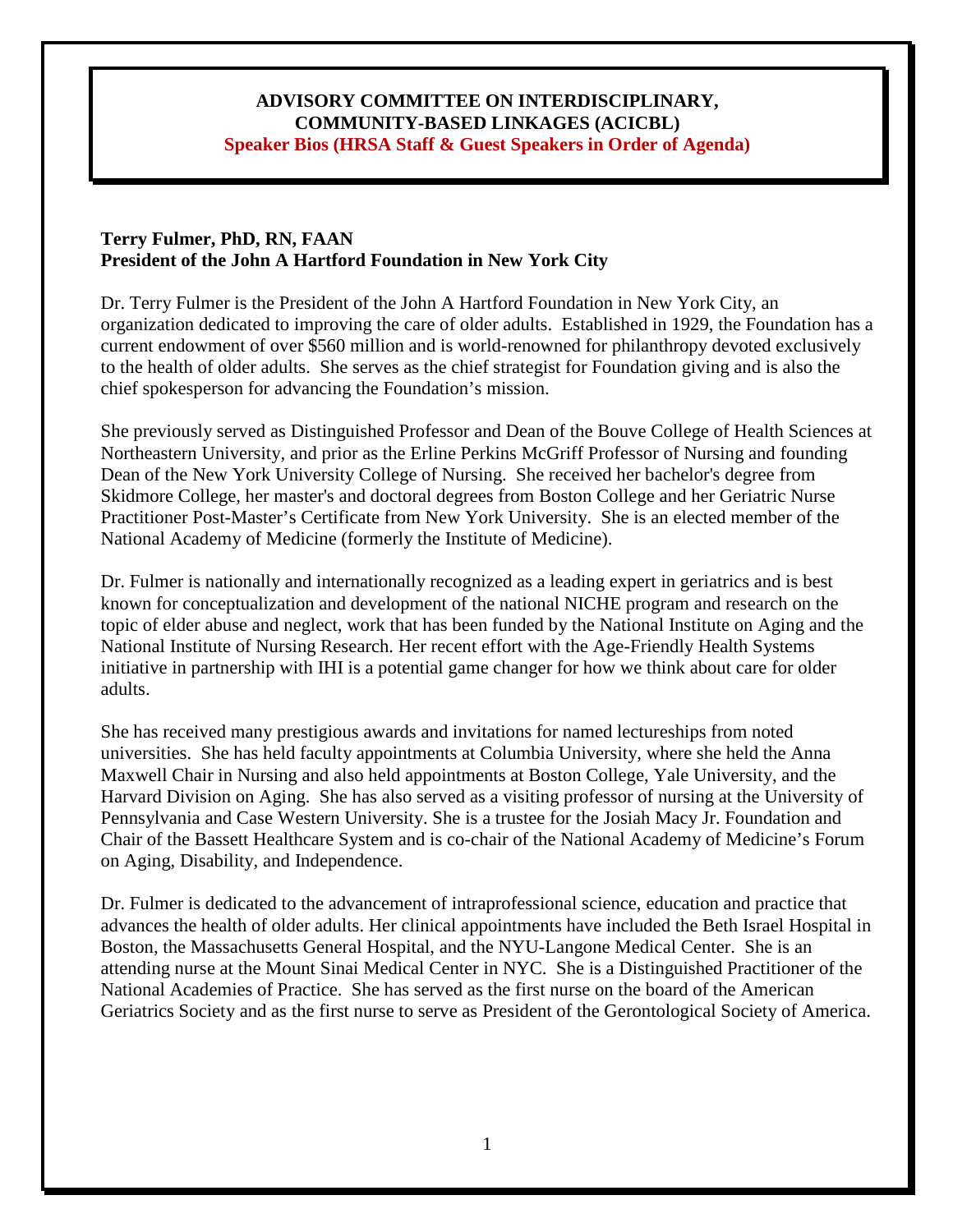### **Candice Chen M.D. M.P.H. Director of the Division of Medicine and Dentistry Bureau of Health Workforce, Health Resources and Services Administration**

 Workforce at the Health Resources and Services Administration. Dr. Chen was previously an Assistant Dr. Candice Chen is the Director of the Division of Medicine and Dentistry in the Bureau of Health Research Professor in the Department of Health Policy in the School of Public Health and Health Services at the George Washington University, where she studied the role of medical education in producing a health workforce matched to the needs of communities. She is a board certified pediatrician. She received her medical degree from Baylor College of Medicine and her Masters of Public Health from George Washington University with a concentration in Community Oriented Primary Care.

# **Melissa B. Moore, MSW, MBA Chief of the Behavioral and Public Health Branch Division of Nursing and Public Health Bureau of Health Workforce, Health Resources and Services Administration**

 Health Workforce (BHW) Division of Nursing and Public Health (DNPH). As branch chief, Melissa workforce. Melissa earned her MSW from the University of Michigan and MBA from the University of Maryland. Ms. Melissa Moore chief of the Behavioral and Public Health Branch within the HRSA's Bureau of oversees the design and implementation of several programs, aimed at increasing access to quality behavioral health and public health care by developing, distributing and retaining a highly skilled

# **Sudeshna Mukherjee, Ph.D. Public Health Analyst in the Performance Measure and Evaluation Branch National Center for Health Workforce Analysis Bureau of Health Workforce, Health Resources and Services Administration**

 information and data for the development of national and state policies. Dr. Mukherjee came to Dr. Sudeshna Mukherjee is a public health analyst in the Performance Measure and Evaluation Branch of the National Center for Health Workforce Analysis (NCHWA). Located within the U.S. Department of Health & Human Services (HHS), NCHWHA is responsible for providing health workforce NCHWA from the Office of the Surgeon General at HHS, where she served as a senior health policy fellow and lead project coordinator for the Surgeon General's campaign focused on prescription opioids and addiction. Her research interests include public health policy, health administration and service delivery, program evaluation, and strategic communication. Dr. Mukherjee holds a Ph.D. in epidemiology from Vanderbilt University.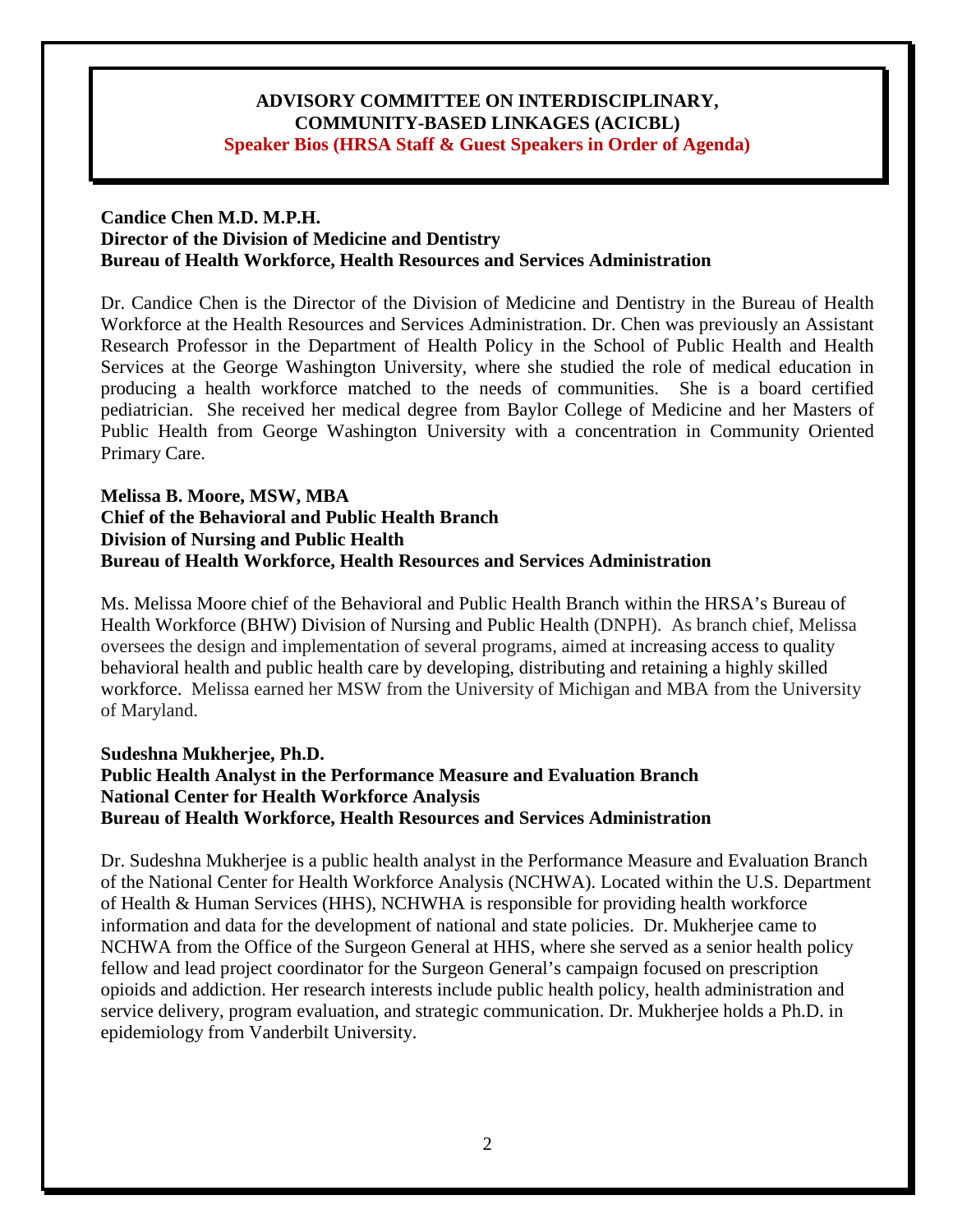# **CAPT Jacqueline Rodrigue, U.S. Public Health Service Director of the Division of Health Careers and Financial Support Bureau of Health Workforce, Health Resources and Services Administration**

 diversity programs with a budget of \$215M and a \$1.1B Revolving loan programs. Prior to joining the the Office of Quality Improvement in the Bureau of Primary Health Care. In this capacity, she White House Initiatives on Minority-Serving Institutions, the enhanced National Standards for CAPT Jacqueline Rodrigue has more than 27 years of experience in workforce diversity, cultural competency, quality improvement, and behavioral health. In 2016, CAPT Rodrigue joined the Division of Health Careers and Financial Support in the Bureau of Health Workforce as the Deputy Director and was promoted to Director in December 2016. In this capacity, she provides advice to the Associate Administrator of the Bureau of Health Workforce on developments in health professions and opportunities to leverage HHS/HRSA strategic priorities and the broader health workforce agenda nationally. CAPT Rodrigue provides strategic direction and management oversight to 13-workforce Bureau of Health Workforce, CAPT Rodrigue was a Sr. Program Management Officer and Lead with managed the National Training and Technical Assistance Cooperative Agreements, National Advisory Council on Migrant Health, and other special initiatives. Prior to that CAPT Rodrigue was the Deputy Director for the Office of Minority Health at HHS. She provided guidance and leadership on the Culturally and Linguistically Appropriate Services in Health and Health Care, the National Partnership for Action (NPA) to End Health Disparities, and co-chaired the Federal Interagency Health Equity Team. Since 1997, CAPT Rodrigue has served in various leadership roles within the Department of Health and Human Services.

# **LCDR Lorener Brayboy, U.S. Public Health Service Public Health Analyst/Project Officer for the Area Health Education Center Program Division of Health Careers and Financial Support Bureau of Health Workforce, Health Resources and Services Administration**

 LCDR Lorener Brayboy is a Commissioned Officer in the U.S. Public Health Service and currently serves as a Public Health Analyst/Project Officer for the Area Health Education Center Program (AHEC), within the Division of Health Careers and Financial Support.

 worked as a licensed clinical social worker at the T. Don Hutto Residential Center (TDHRC) located in Taylor, TX from 2008-2014. During her time at TDHRC LCDR Brayboy was responsible for Prior to joining the Health Resources and Services Administration, LCDR Brayboy served as a Mental Health Coordinator for the Eastern Region within the Behavioral Health Unit of ICE Health Service Corps in Washington, D.C. This involved providing case management services, securing higher level of care for acute/chronic ICE patients, monitoring ICE detainees with mental health diagnosis, and providing technical assistance to the mental health providers and field medical coordinators. She also conducting mental health evaluations of the residential population, creating psyho-educational groups for adolescents and women, and providing training on mental health issues to the correctional staff.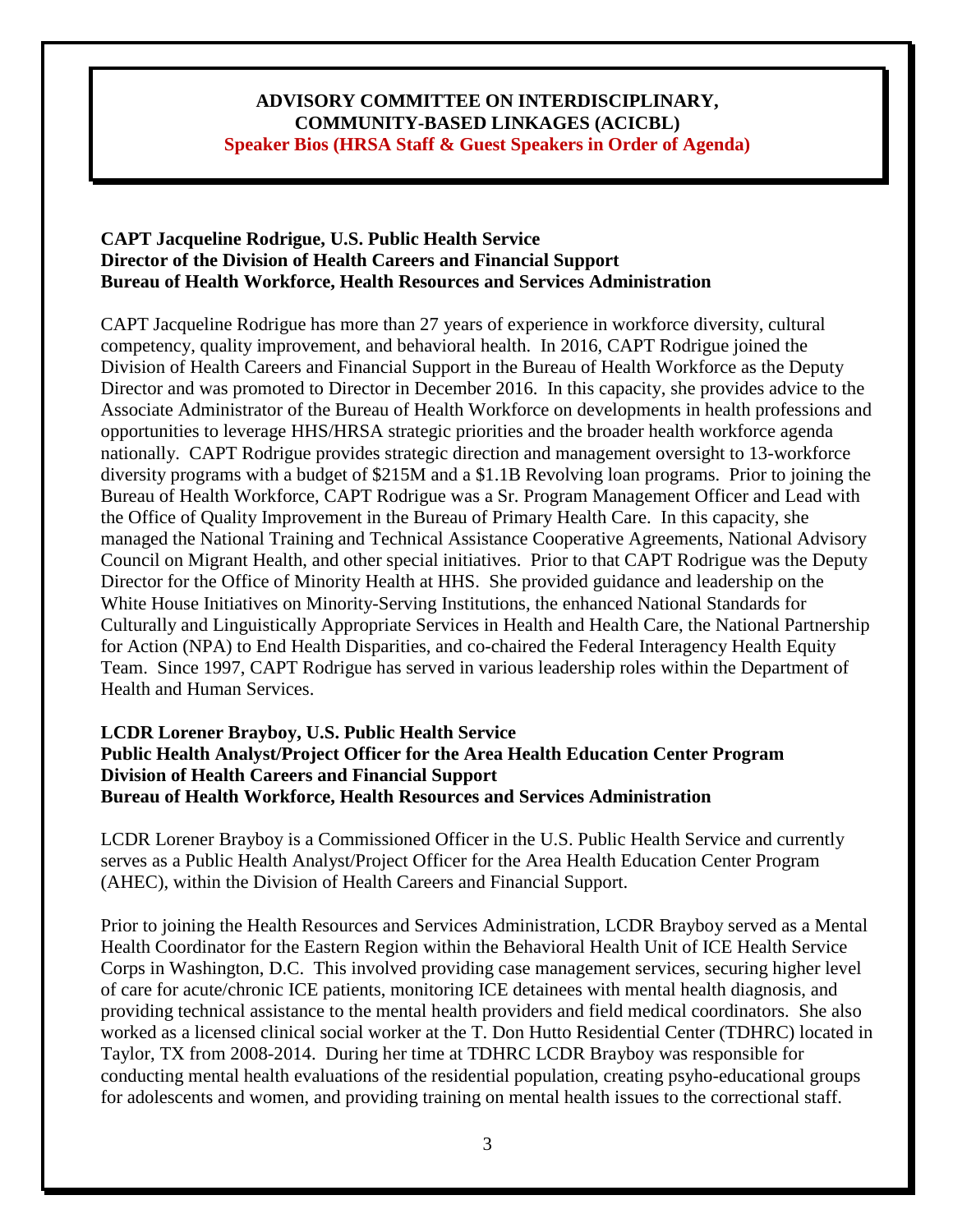She is currently completing coursework towards earning a Doctorate of Health Science from Nova LCDR Brayboy earned her bachelor's degree in Business Administration from the University of North Carolina at Pembroke and a master's degree in Social Work from Virginia Commonwealth University. Southeastern University.

### **Sara Gallagher Williams Deputy Director of the Division of Policy and Shortage Designation Bureau of Health Workforce, Health Resources and Services Administration**

 Ms. Sara Williams has been the Deputy Director of the Division of Policy and Shortage Designation (DPSD) in the Bureau of Health Workforce (BHW) since 2015. She oversees the policy development, legislation analysis, and budget formulation. Prior to coming to the Bureau, Sara worked at the U.S. Department of Labor, Employment & Training Administration for seven years as a program analyst Native Americans, migrant and seasonal farmworkers, and older workers. Sara joined the federal Administration for Children and families (ACF) in USHHS. Prior to her federal service, she worked at program focused on work readiness training, substance use disorder recovery, and job placement. Sara and grant officer, where she oversaw over \$500 million in grant programs supporting Indian and government in 2007 as a Child Welfare Program Specialist with the Children's Bureau in the Episcopal Community Services of Maryland, as the Program Director for an ex-offender reintegration has an M.A. in urban sociology from The University of Chicago and a B.A. in sociology from Towson University.

#### **Kennita R. Carter, MD Senior Advisor in the Division of Medicine and Dentistry Bureau of Health Workforce, Health Resources and Services Administration**

 residency at the University of Maryland, School of Medicine, and a fellowship in geriatric medicine at fellowship-trained geriatrician, and she remains active in training fellows in geriatrics as a Work without Compensation physician at the Baltimore VA Medical Center.<br>4 Dr. Kennita Carter is a senior advisor in the Division of Medicine and Dentistry, Bureau of Health Workforce, at the Health Resources and Services Administration (HRSA). She serves as the Designated Federal Official for two Federal Advisory Committees: the Advisory Committee on Training in Primary Care Medicine and Dentistry and the Council on Graduate Medical Education. Prior to joining HRSA, she served as the inaugural acting director of the Integrative Health Coordinating Center in the Office of Patient Centered Care and Cultural Transformation, Department of Veterans Affairs (VA). Also at the VA, Dr. Carter served as co-chair of the Veterans Health Administration National Cultural Competence Committee and as a member of the VA National MOVE Weight Management Curriculum Development Committee. Dr. Carter started her career in academic medicine at the University of Maryland, where she continues to hold an academic appointment in the School of Medicine. Dr. Carter received her bachelor of science degree in psychobiology from the University of California, Los Angeles. She completed medical school and an internal medicine Union Memorial Hospital in Baltimore, Maryland. Dr. Carter is a board certified internist and